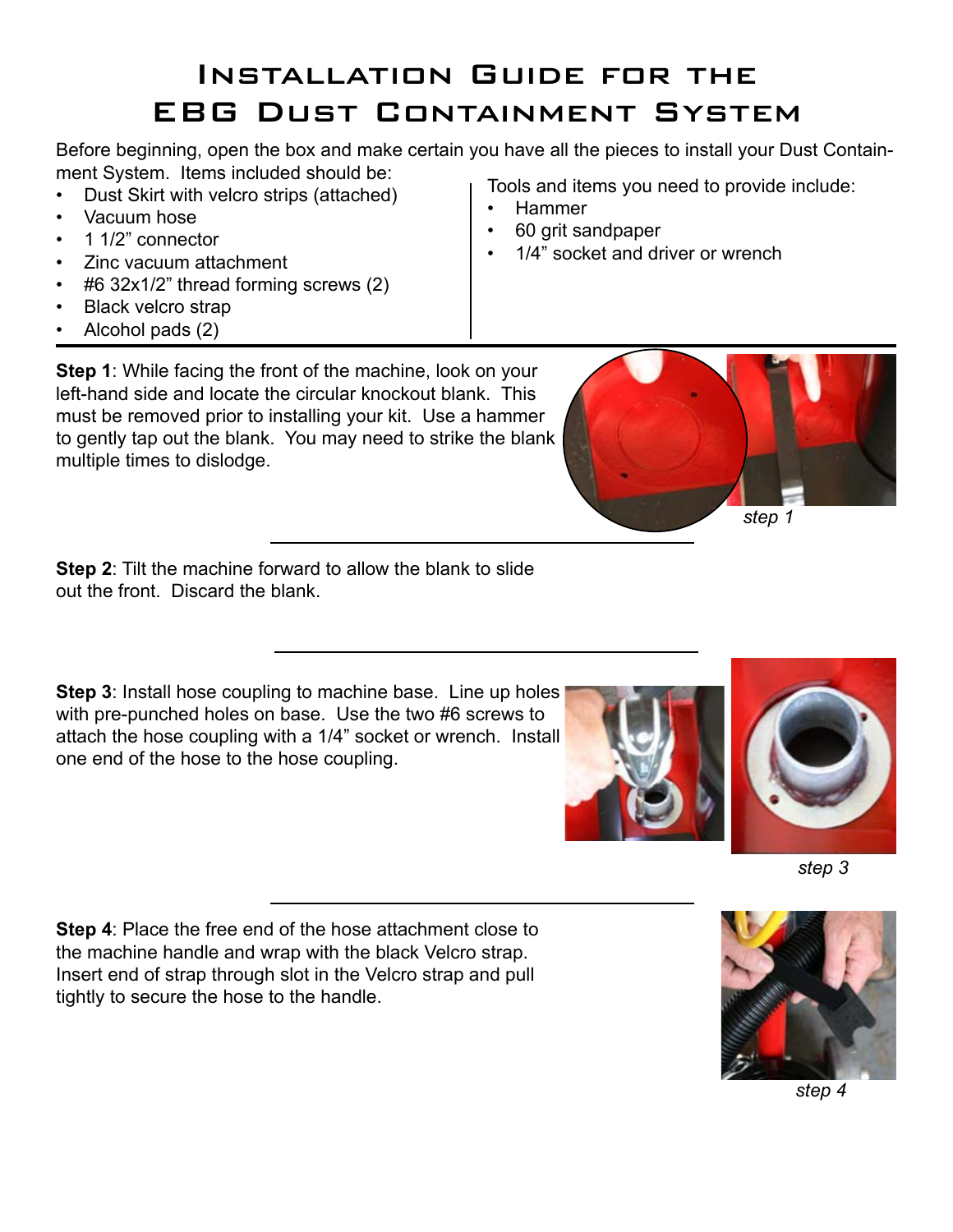**Step 5**: Attach the chrome hose connector to the free end of the hose.



*step 5*

**Step 6**: Lightly scuff the outer edge of the base plate with 60 grit sandpaper. This allows the dust skirt Velcro straps to adhere properly to the base plate. Go all the way around the base with the sandpaper.



*step 6.1 sanding*



*step 6.2 scuffed finish*



*step 6.3 before scuff*



*step 6.4 after scuff*

**Step 7**: Wipe the scuffed edges with the alcohol pads (2) to remove debris. Once complete, remove the 4 Velcro strips (2 long, 2 short) from the dust skirt. Be careful not to remove the paper backing that covers the glue on the velcro strip during this process.





*step 7.1*

Dust Kit Installation -page 2 -

*step 7.2*